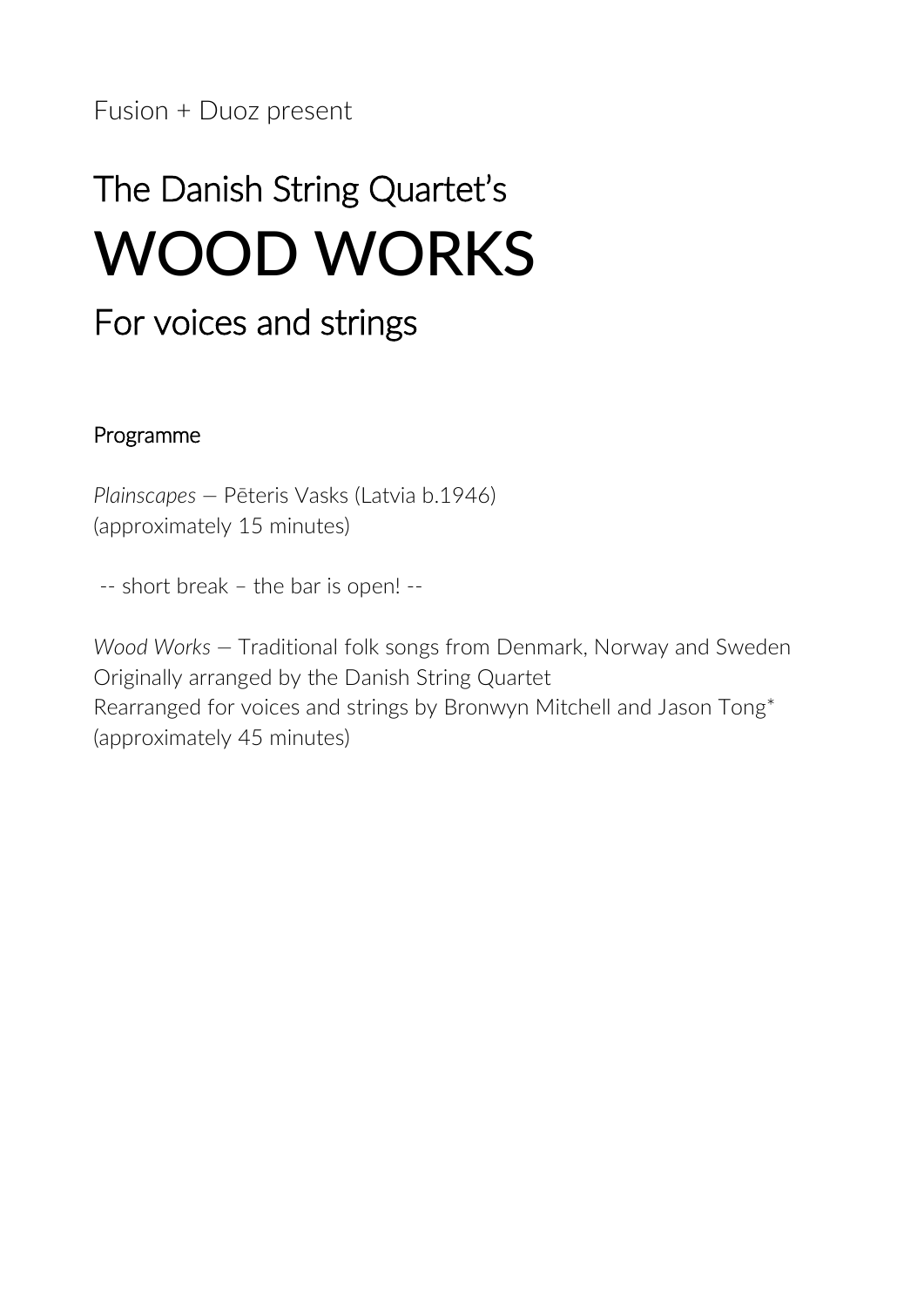# About the music

## *Plainscapes*

*Plainscapes*, by Latvian composer Pēteris Vasks, is an extended meditation culminating in the miracle of the rebirth of nature as the sun rises and the birds sing in delight. The work is scored for 8-voice mixed choir, violin and cello and comprises three vocalises separated by little interludes. The plains are a dominant feature of the Latvian countryside, a place where one can see the horizon and look at the stars in the sky. There are many ways to think about this music and what Vasks was trying to achieve with this beautifully atmospheric composition — since the vocal parts contains no text, we like to think of the choir as creating the 'landscape', which the violin and cello then journey across. The dynamic of this diatonic, meditative composition is piano almost throughout; the mood changes, however, at the end of the third vocalise and a growing crescendo leads to the climax — to the vision of Nature awakening.

# *Wood Works*

From the Danish String Quartet's notes on the recording:

We are in the tiny village of Sønderho on the island of Fanø. It is the westernmost Danish island, and the wind lashes the shore relentlessly. Today is the third Sunday of July – it's 'Sønderho Day', a local day of celebration, music and dance. From the village hall the sounds of fiddles can be heard, and people are dancing round and round for hours. The music is simple, yet with a touch of exotic melancholy.

In the forests of southern Sweden, we find Lasse. He is a travelling fiddler and he provides the music for festive occasions. Lasse is poor, so he will play you some music if you give him a meal. As he can't afford new strings for his violin, he tunes the ones he has down to make them last slightly longer. His claim to fame is a waltz he is always playing; a little melody that people enjoy dancing to. Sometimes Lasse plays it to himself while sitting alone in his wooden shed.

Up in Norway a young man has just returned from his Grand Tour of Europe. While passing through the Rhineland, he picked up a very popular dance that everyone danced in the elegant salons. He doesn't know the name of the dance, so he simply calls it a 'Reinlender'. Wanting to introduce it to his friends, he writes a couple of tunes to accompany the new dance.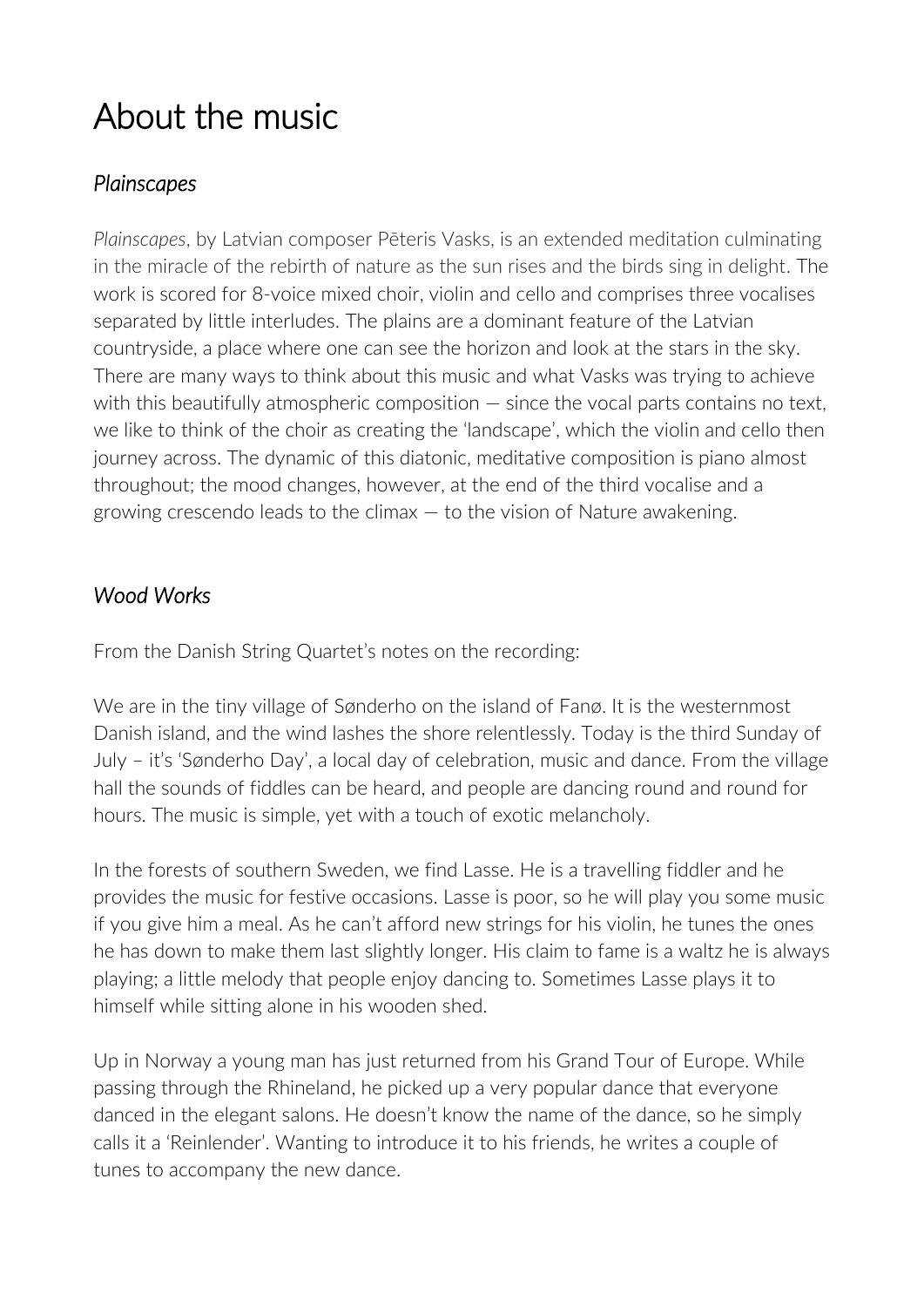Folk music is the music of all the small places. It is the local music, but as such it is also the music of everywhere and everyone. Like rivers, the melodies and dances have flowed slowly from region to region: Whenever a fiddler stumbled on a melody, he would play it and make it his own before passing it on. You don't own a folk tune; you simply borrow it for a while.

On this recording we have borrowed and arranged a selection of tunes that are all very close to our hearts. We perform them as a string quartet, one of the most powerful musical vehicles we know of. The string quartet is a pure construct: Four simple instruments made of wood. But in all its simplicity the string quartet is capable of expressing a myriad of colours, nuances and emotions – just like folk music. Our idea is to marry these two simple but powerful things; the folk music and the string quartet. Normally the string quartet has been reserved for the classical masters. Now we want to see what happens when we let the Nordic folk music flow through the wooden instruments of the string quartet.

Does it work? We hope so. And remember: We simply borrowed these tunes. They have already been returned.

*— DSQ 2014*

A note on the vocal arrangement:

"I first heard a performance of *Wood Works* in 2017 by a local Brisbane quartet that Jason Tong also plays with. From the start, I was absolutely captivated by the lyrical and sometimes wistful melodies and the Danish String Quartet's wonderful arrangements of them. One of the tunes I recognised as a Swedish folk song that I had learnt many years ago when I travelled to Europe with the Young Voices of Melbourne — at a festival in Hungary, we worked for a week with a Swedish conductor who taught us a beautiful setting of the song, and I still recalled most of the words more than 20 years later.

So I wondered whether the Danish String Quartet's arrangement of this song could work as a vocal arrangement, and from there I began thinking about the other tunes in *Wood Works* being reworked for voices as well. I approached the Danish String Quartet to see if they'd be happy for us to perform all of *Wood Works* as a special project for voices and strings, and I attached the score for a few of the pieces I'd arranged so far. Violinist Rune Sørensen replied within hours and said 'Wow! Amazing!', which was incredibly encouraging. And thus the choral version of *Wood*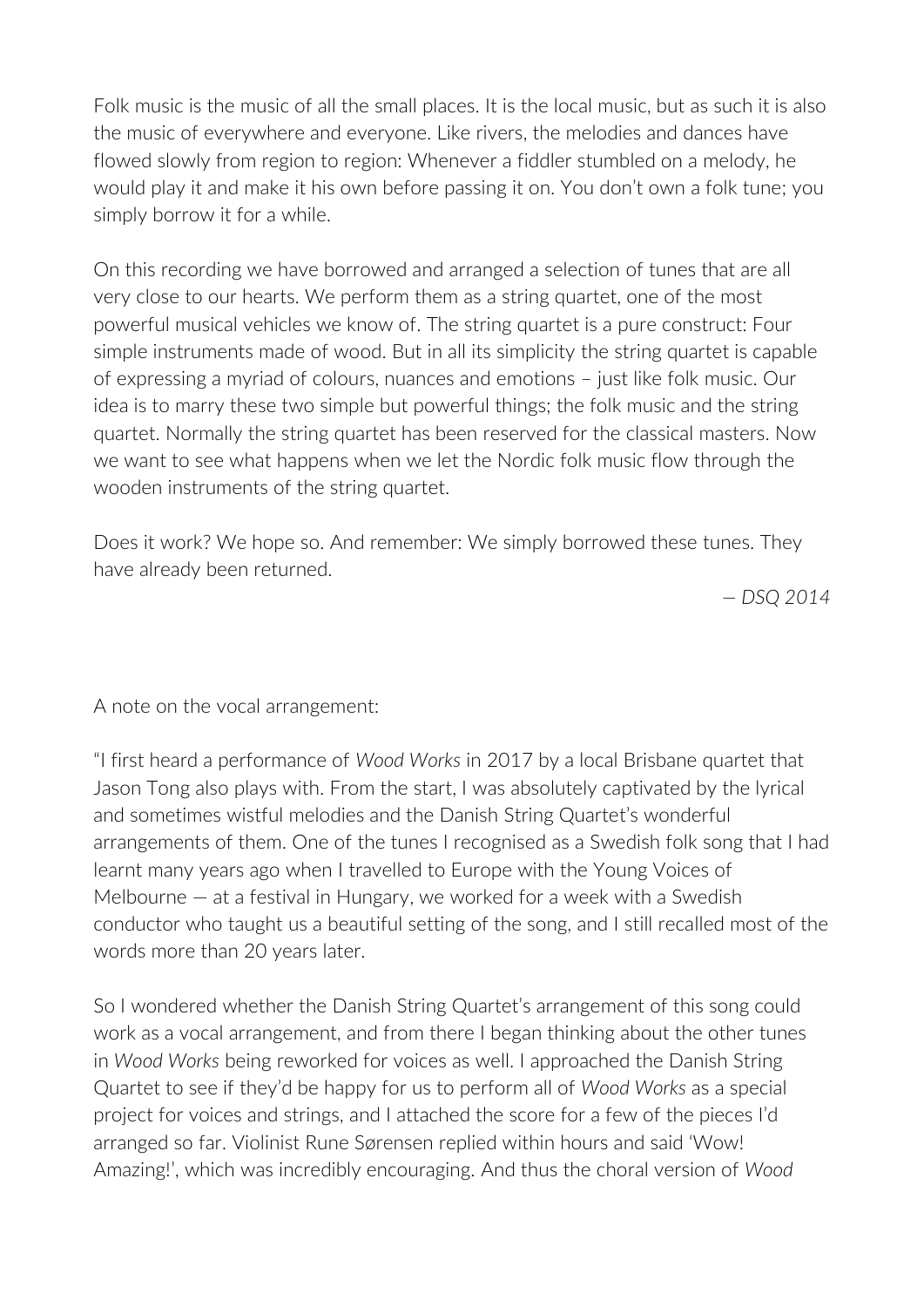*Works* was born. What I love about all of the pieces that collectively make up *Wood Works* is that you feel as though you're being taken on a journey around Nordic Europe and through a whole range of moods and styles in the space of about an hour.

The process of turning instrumental music into something that can be sung has been a fun but challenging adventure for Fusion. While a couple of the pieces do have words in Danish or Swedish, most of the *Wood Works* project has been an interesting exercise in finding the best way to make the music come alive as vocal music through singing syllables and experimenting with different vowels and consonants. There's a tradition in many cultures of singing without words, such as in the *yoik* of the Sámi people of northern Norway, Sweden and Finland, and also *puirt à beul*, Celtic 'mouth music' from Scotland, Ireland and Nova Scotia. It's also common for contemporary a cappella groups to arrange instrumental music for voices in a way that recreates harmonies and textures for voices alone.

Music bypasses our logical brains and speaks directly to our emotions in a similar way that this repertoire conveys its message without the need for words. The listener then has the freedom to create what is most meaningful to them, which I think is amazingly personal and special and what makes this music so worthwhile to perform and to hear. I hope you enjoy this premiere performance of the vocal setting of *Wood Works* and are also inspired to find the Danish String Quartet's brilliant original rendition."

— Bronwyn Mitchell, 2019

#### *1. Ye Honest Bridal Couple / Sønderho Bridal Trilogy – Part I*

We set out in the fog covering the Faroe Islands. A lonely violin - replaced here by a solo soprano — plays a traditional Faroese wedding song, *I aerlige brudefolk*. After a while we reach the Danish island of Fanø to immerse ourselves in Part I of the *Sønderho Bridal Trilogy*, a set of three *sønderhonings* that dates back some four hundred years. Fanø was traditionally a seafaring society, and the women had to accept the fact that their husbands would be away for several months at a time each year. This reality has played into the wedding rituals of the island where even today young marrying couples drink three shots of alcohol — one sweet, one sour and one bitter, representing the trials and tribulations of married life. These three elements are also reflected in the three movements of the *Sønderho Bridal Trilogy*.

#### *2. Sekstur from Vendsyssel / The Peat Dance*

This is a Danish version of the traditional Irish jig-reel set. A Danish *sekstur* is a lively dance that closely resembles the Irish jig. *The Peat Dance* is a Danish reel tune from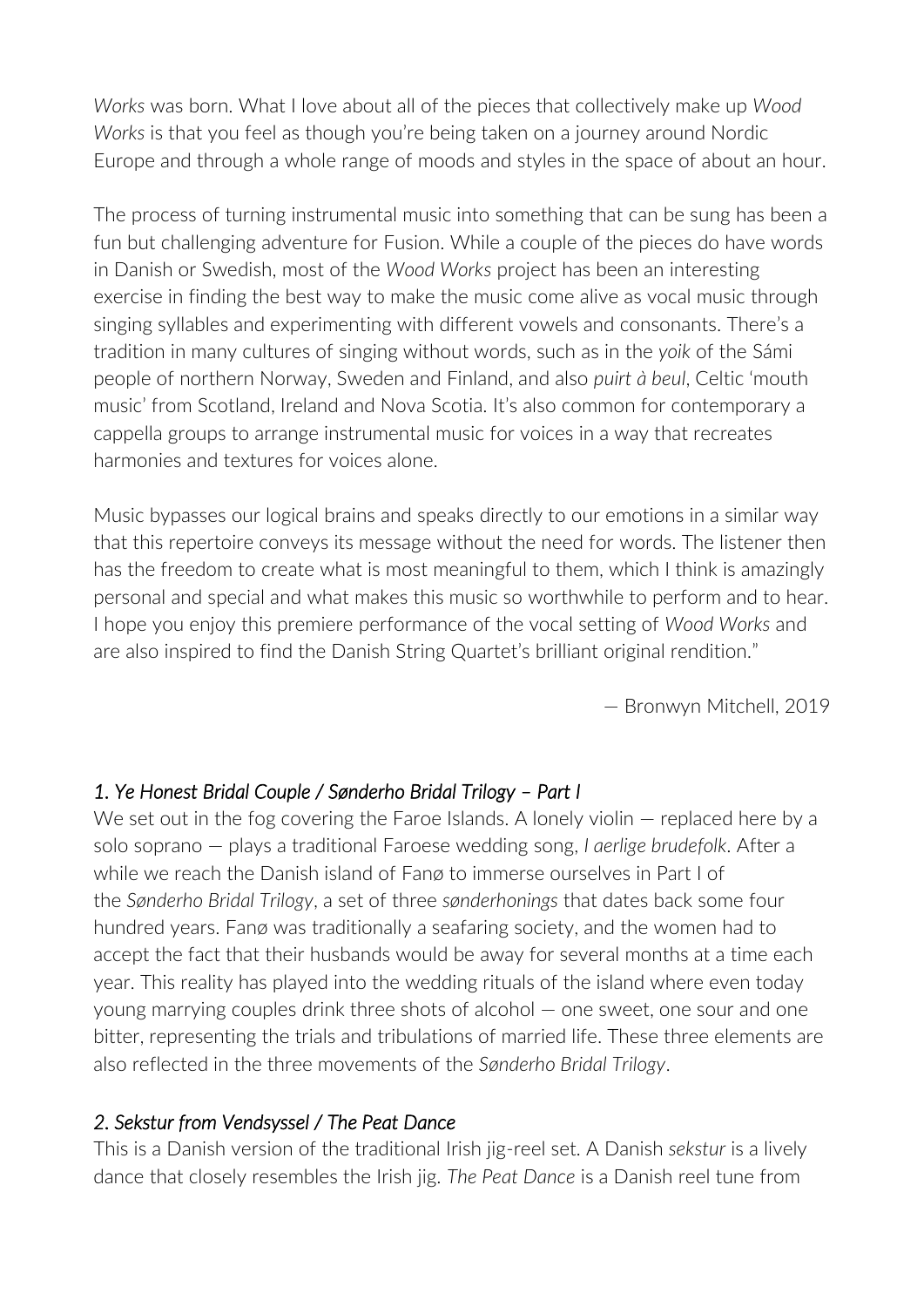the Roskilde area. In this dance, the men would traditionally dance around pieces of peat on the dance floor. Later these peat pieces were replaced by women, who of course are much nicer to dance around.

#### *3. Vigstamoin*

Vigstamo was a small farm in the Gudbrand Valley in Norway, and *Vigstamoin* was the man who lived there. This tune is a *springleik*, a local version of what the Danes call a *polsk*.

#### *4. Waltz after Lasse in Lyby*

Lasse lived in Lyby in Sweden's Skåne region and he was a travelling fiddler playing for food. He was known for often playing this simple little waltz*.*

#### *5. Ribers #8*

*Ribers #8* is a *polka*: a dance that originated in central Europe and, somewhat confusingly, has nothing to do with the *polsk* or *polska*. This tune is also fairly well known in the British Isles and can be found in many folk collections, the earliest published in Edinburgh in 1757.

#### *6. Sønderho Bridal Trilogy – Part II*

Notice the exotic colour of this *sønderhoning*. Some people believe that the people on Fanø learned their melodic twists from visiting sailors.

# *7. Five Sheep, Four Goats*

Violinst Rune Tonsgaard Sørensen stumbled on this little Danish tune with its strange name and liked it so much that he came up with an arrangement for three string quartets. Our arrangement is for ten singers (including one vocal quartet) and half a string quartet. No one seems to quite know how this tune got its name, but it is unpretentious and honest, just like the melody, and lots of fun to sing!

# *8. O Fredrik, O Fredrik\**

Cellist Fredrik Sjölin is the only Norwegian member of the Danish String Quartet. His childhood friend Johannes Rusten wrote this catchy tune and dedicated it to him.

#### *9. Ack Värmeland, du sköna*

An old Swedish folk song. The title was given in the 19th century and celebrates the beauty of the Värmland region.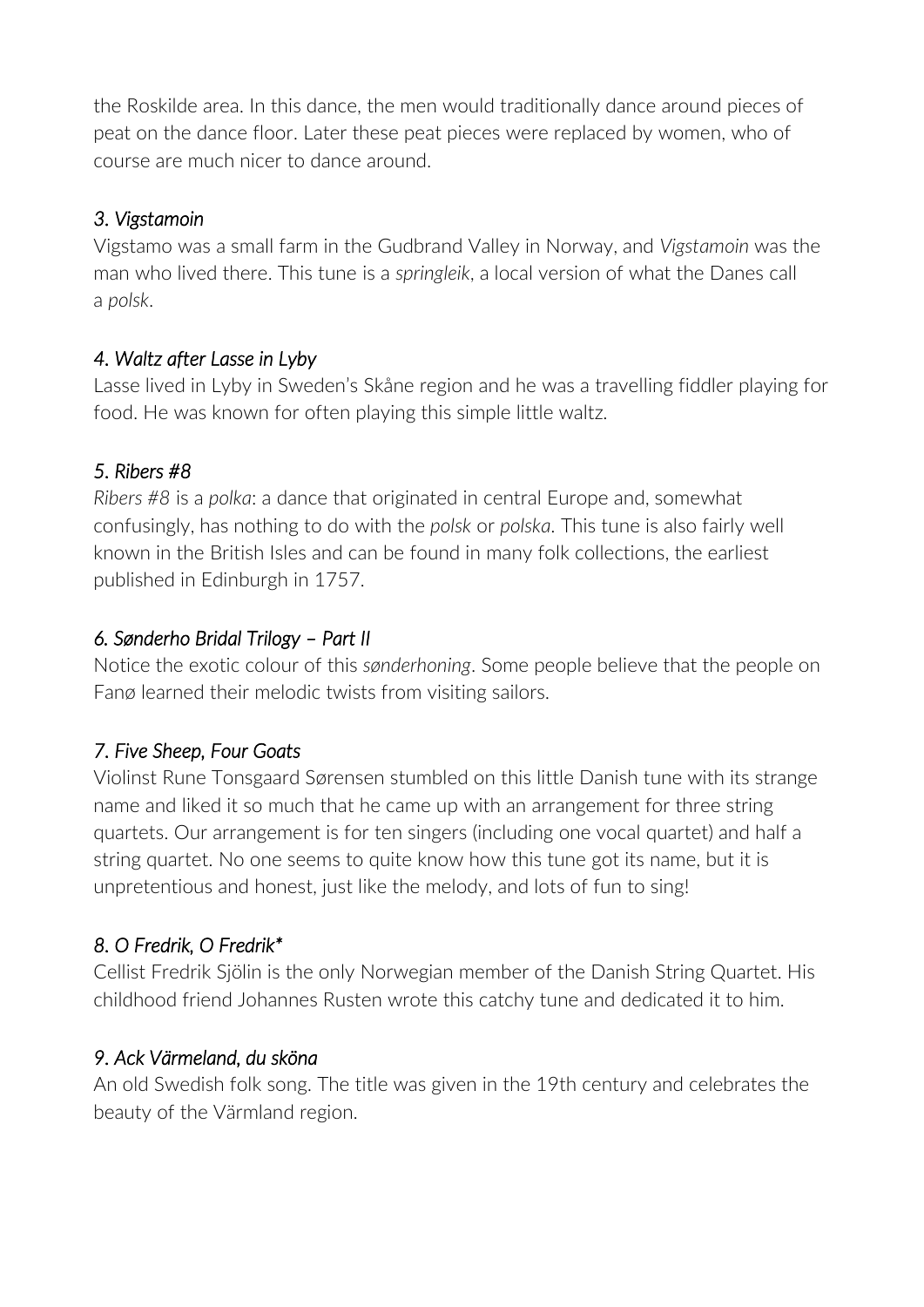#### *10. Easter Sunday / Polsk after Rasmus Storm*

The quartet have paired a *polsk* from 1989 by Danish fiddler Poul Bjerager with an old *polsk* they found in a handwritten collection of tunes from the 1760s by Danish sailor and fiddler Rasmus Storm.

#### *11. Jässpodspolska*

Here is a nice little *polska* (Swedish for *polsk*) from the region of Dalarna in Sweden.

#### *12. Old Reinlender from Sønndala*

The title indicates that this dance came to Norway from the Rhineland. In Denmark, this type of tune is called a *schottis*. Did it come up north via Scotland or Germany? Not so important, perhaps. The funky possibilities of the tune inspired this arrangement, and the cello gets to do lots of 'chops' in this one.

#### *13. Sønderho Bridal Trilogy – Part III*

This is dance music but inspired by the unique tonal colours of the music. Nikolaj Busk, a good friend of the DSQ, made a very contemplative arrangement of this final part of the Sønderho Bridal Trilogy. After all the excitement of reels, polskas, sheep and goats, we are back at the island of Fanø, disappearing into the Atlantic fog.

#### *14. Bosse Nordin's Schottis*

This lively and joyful final movement of *Wood Works* was not part of the original studio recording, but the quartet included it when they published the score. Although this one is another *schottis*, it's not technically a folk song, as it was written by Swedish composer Bosse Nordin.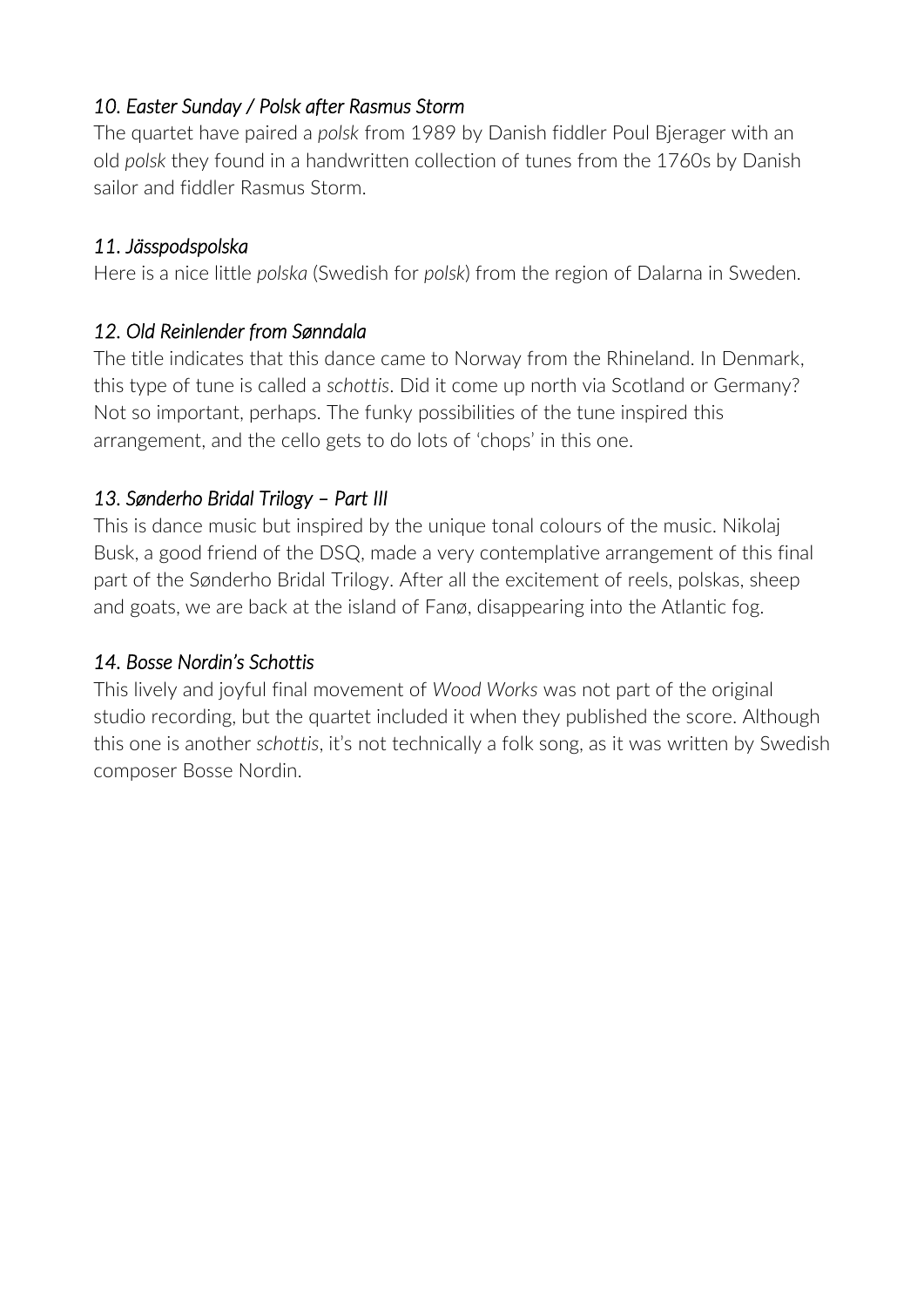# **Performers**

David Allen, Madonna Forster, Brett Gordon, Nicki Jenkins, Alisen McLeod, Bronwyn Mitchell, Debra Shearer-Dirié, Tim Smetham, Rebecca Thomas, David Webster

Jason Tong, violin Kirsten Tong, cello

# Fusion Vocal Ensemble

Fusion Vocal Ensemble is a chamber choir based in Brisbane, singing music that is harmonically diverse, textually evocative and spiritually uplifting. Under the direction of Dr Debra Shearer-Dirié, the group brings together some of the city's most experienced ensemble singers to perform music that challenges and nourishes both their singers and their audience. The interests and backgrounds of the group's members range widely, though many are active as professional musicians, teachers, conductors, and advocates for music education.

Fusion's repertoire consists primarily of choral art music, mostly unaccompanied, with a focus on contemporary works by composers from around the world. They also perform some Renaissance and Baroque repertoire, but in all programming, they actively look for interesting music that is not often performed in this part of the world. The choir enjoys fostering relationships with other organisations and collaborating on creative or unusual projects. They have performed at the Brisbane Contemporary Church Music Festival, state and national conferences for the Australian National Choral Association, and in 2014 travelled to South Korea for the 10th World Symposium on Choral Music.

Sign up for our newsletter a[t http://fusionvocalensemble.org](http://fusionvocalensemble.org/)

# Duoz

Duoz is Jason and Kirsten Tong, violin and cello, husband and wife. Established in 2018, Duoz explores the musical world for violin and cello, sharing this with audiences through concerts and collaborations. In 2019, Duoz is performing multiple concerts, undertaking international workshops, and will complete a recording project.

To keep up with Duoz, like them on Facebook[: www.facebook.com/duozensemble](http://www.facebook.com/duozensemble)